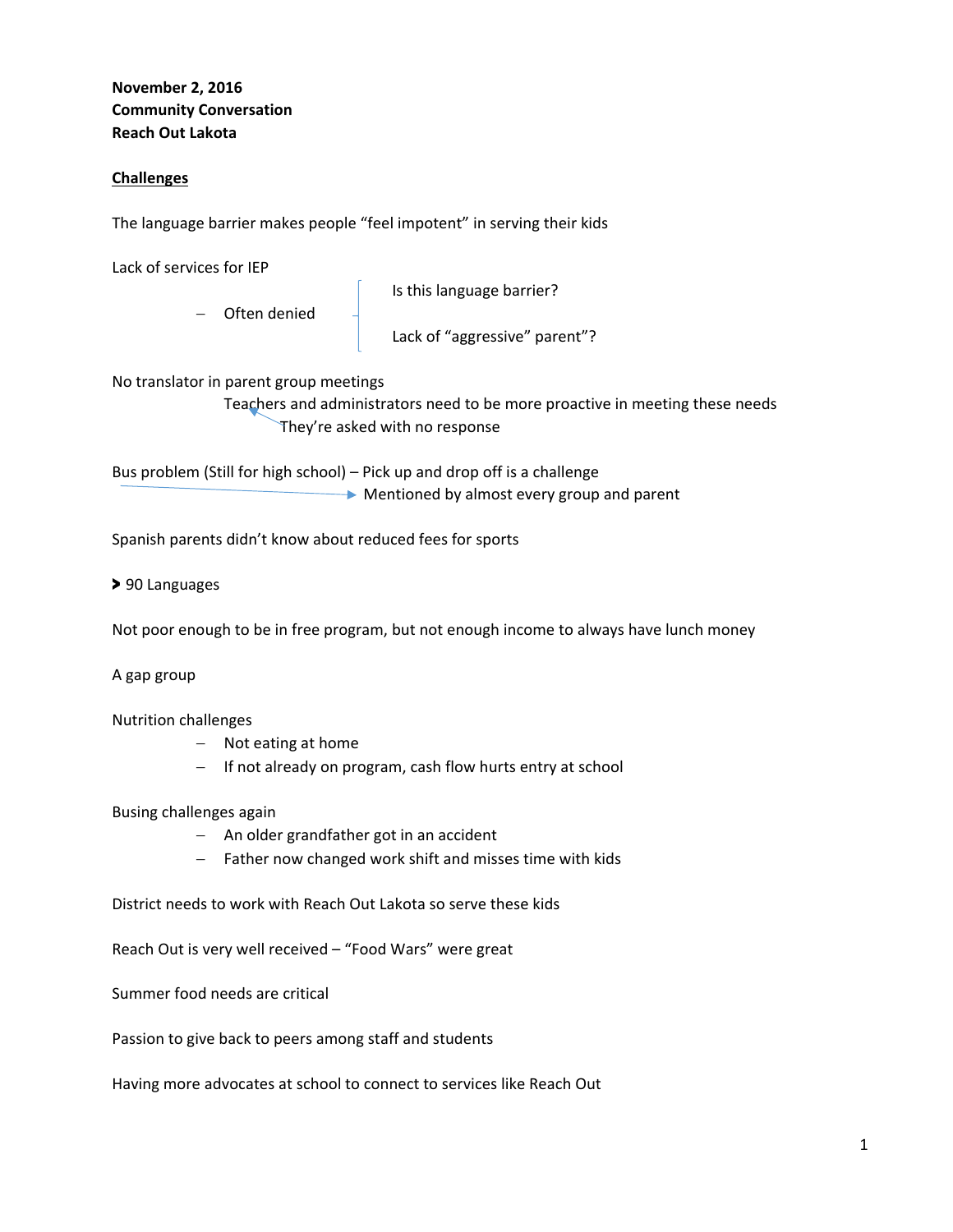Challenges to getting info without a computer and without translator Text is great

### **Requests**

Don't jump to conclusion about why parents don't do x, y and z Maybe they had to work on parent‐teacher conference night So dig deeper into the lives of people different from you • Provide better communication options - Proactively

- Provide alternatives to meet different circumstances
- Connect people to services proactively

**Race** 

Bullying of different students

**IEP** 

 Age of kids impacts issue Calling school doesn't help sometimes ‐ ‐ Others What do teachers know? Know to do? Can do?

Disrespect of differences Professional development

LGBT outreach is happening now **EXA CONG THE SET SET ASSESS** HOW to address this with language barrier

Middle school is a tough age for disrespect Elementary really focuses on respect

Diversity is landing on a traditional community And different focus growing pains

Hispanic parents ‐ ‐ One didn't feel welcomed - The rest (4) feel good

More translation

Website is translated but many parents don't have computers or no time/transportation to go to library Need individual help

**Diversity** Media And awareness of options (chicken and egg)

Add month of May canned food drive to stock up for summer

Reach Out gets 78% of donations from Lakota district

More opportunities and awareness for volunteering for non-student families

Increase corporate sponsors